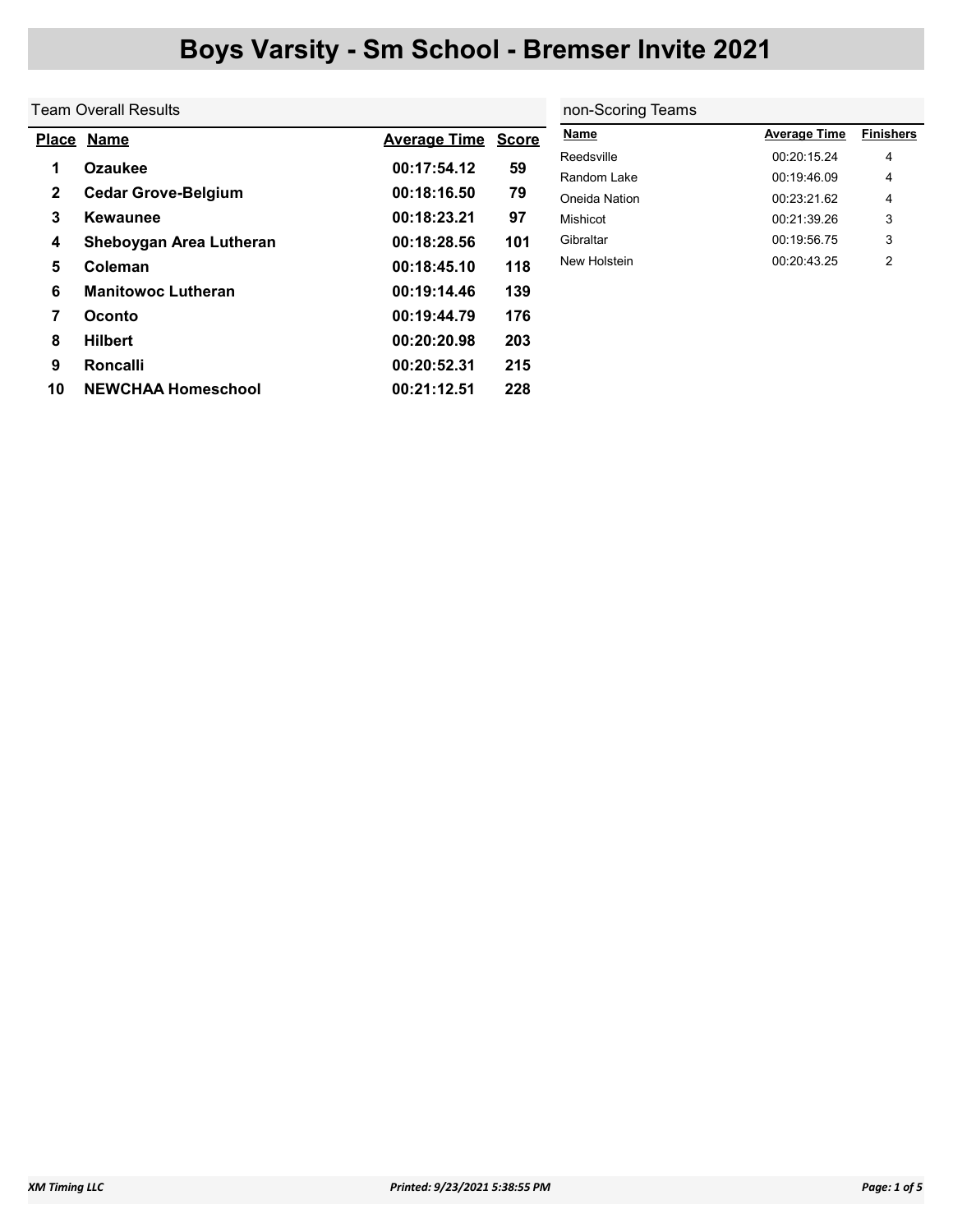## Boys Varsity - Sm School - Bremser Invite 2021

Team Results

|                      | <b>Place Team Name</b>     |                         |      |                               | <b>Average Time</b> | # of Finishers Team Score |                |
|----------------------|----------------------------|-------------------------|------|-------------------------------|---------------------|---------------------------|----------------|
| 1                    | <b>Ozaukee</b>             |                         |      |                               | 00:17:54.12         | 7                         | 59             |
|                      | <b>Team Position</b>       | <b>Overall Position</b> | Bib# | <b>Name</b>                   |                     | <b>Chip Time</b>          | <b>Score</b>   |
|                      | 1                          | 3                       | 993  | <b>Owen Klaus</b>             |                     | 00:16:59.21               | 3              |
|                      | $\overline{2}$             | 5                       | 994  | <b>Calvin McKee</b>           |                     | 00:17:16.05               | 4              |
|                      | 3                          | 8                       | 996  | <b>Aaron Nehls</b>            |                     | 00:17:39.91               | 6              |
|                      | 4                          | 15                      | 995  | <b>Tyler Mueller</b>          |                     | 00:18:10.15               | 13             |
|                      | 5                          | 38                      | 992  | <b>Riley Borchardt</b>        |                     | 00:19:25.29               | 33             |
|                      | 6                          | 45                      | 997  | <b>Brice Schueller</b>        |                     | 00:19:50.47               | (39)           |
|                      | 7                          | 49                      | 998  | Otto Utecht                   |                     | 00:20:16.52               | (42)           |
| $\mathbf{2}$         | <b>Cedar Grove-Belgium</b> |                         |      |                               | 00:18:16.50         | 7                         | 79             |
|                      | <b>Team Position</b>       | <b>Overall Position</b> | Bib# | Name                          |                     | <b>Chip Time</b>          | <b>Score</b>   |
|                      | 1                          | $\overline{7}$          | 192  | <b>Mason Hoopman</b>          |                     | 00:17:29.74               | 5              |
|                      | 2                          | 12                      | 196  | <b>Alex Nett</b>              |                     | 00:18:02.18               | 10             |
|                      | 3                          | 13                      | 193  | <b>Will Huenink</b>           |                     | 00:18:03.91               | 11             |
|                      | 4                          | 21                      | 195  | <b>Michael Kuerschner</b>     |                     | 00:18:18.74               | 19             |
|                      | 5                          | 39                      | 190  | lan Andersen                  |                     | 00:19:27.89               | 34             |
|                      | 6                          | 41                      | 191  | Logan Depies                  |                     | 00:19:31.20               | (36)           |
|                      | 7                          | 48                      | 194  | Reid Ketterhagen              |                     | 00:20:11.37               | (41)           |
| 3                    | <b>Kewaunee</b>            |                         |      |                               | 00:18:23.21         | 7                         | 97             |
|                      | <b>Team Position</b>       | <b>Overall Position</b> | Bib# | <b>Name</b>                   |                     | <b>Chip Time</b>          | <b>Score</b>   |
|                      | 1                          | 1                       | 452  | <b>Cameron Cullen</b>         |                     | 00:16:51.96               | 1              |
|                      | 2                          | 16                      | 453  | <b>Christopher Cullen</b>     |                     | 00:18:11.32               | 14             |
|                      | 3                          | 24                      | 451  | Jordan Brann                  |                     | 00:18:34.16               | 22             |
|                      | 4                          | 25                      | 457  | <b>Jacob Schleis</b>          |                     | 00:18:35.60               | 23             |
|                      | 5                          | 43                      | 454  | James Joski                   |                     | 00:19:43.02               | 37             |
|                      | 6                          | 44                      | 455  | Jordan Lamack                 |                     | 00:19:49.20               | (38)           |
|                      | 7                          | 57                      | 456  | Cole Pawlitsky                |                     | 00:20:47.60               | (47)           |
| 4                    | Sheboygan Area Lutheran    |                         |      |                               | 00:18:28.56         | $\overline{7}$            | 101            |
|                      | <b>Team Position</b>       | <b>Overall Position</b> | Bib# | <b>Name</b>                   |                     | <b>Chip Time</b>          | <u>Score</u>   |
|                      | 1                          | 9                       | 1134 | <b>Zach Glewen</b>            |                     | 00:17:50.46               | $\overline{7}$ |
|                      | 2                          | 22                      | 1135 | <b>Logan Grasse</b>           |                     | 00:18:22.40               | 20             |
|                      | 3                          | 23                      | 1138 | <b>David Vanic</b>            |                     | 00:18:28.36               | 21             |
|                      | 4                          | 26                      | 1136 | <b>Grant Portenier</b>        |                     | 00:18:46.43               | 24             |
|                      | 5                          | 31                      | 1139 | <b>Drew Vaszily</b>           |                     | 00:18:55.16               | 29             |
|                      | 6                          | 34                      | 1140 | Logan Zak                     |                     | 00:19:12.24               | (32)           |
|                      | 7                          | 60                      | 1160 | Johnny Wallner                |                     | 00:20:52.87               | (50)           |
| 5                    | Coleman                    |                         |      |                               | 00:18:45.10         | $\overline{7}$            | 118            |
|                      | <b>Team Position</b>       | <b>Overall Position</b> | Bib# | Name                          |                     | <b>Chip Time</b>          | <b>Score</b>   |
|                      | 1                          | 11                      | 267  | <b>Karson Casper</b>          |                     | 00:17:55.60               | 9              |
|                      | $\mathbf 2$                | 18                      | 271  | <b>Alex Rennie</b>            |                     | 00:18:13.83               | 16             |
|                      | 3                          | 30                      | 270  | John Nowak                    |                     | 00:18:54.56               | 28             |
|                      | 4                          | 32                      | 269  | <b>Isaiah Nowak</b>           |                     | 00:19:10.36               | 30             |
|                      | 5                          | 40                      | 272  | <b>Tyler Rennie</b>           |                     | 00:19:31.18               | 35             |
|                      | 6                          | 52                      | 266  | Pete Bruette                  |                     | 00:20:31.44               | (44)           |
|                      | 7                          | 78                      | 280  | <b>Conner Markiewicz</b>      |                     | 00:22:52.35               | (61)           |
| 6                    | <b>Manitowoc Lutheran</b>  |                         |      |                               | 00:19:14.46         | 6                         | 139            |
|                      | <b>Team Position</b>       | <b>Overall Position</b> | Bib# | Name                          |                     | <b>Chip Time</b>          | <b>Score</b>   |
|                      | 1                          | 14                      | 703  | Jacob Kanzenbach              |                     | 00:18:08.31               | 12             |
|                      | 2                          | 20                      | 702  | <b>Shawn Egerer</b>           |                     | 00:18:16.67               | 18             |
|                      |                            |                         |      |                               |                     |                           |                |
| <b>XM Timing LLC</b> |                            |                         |      | Printed: 9/23/2021 5:38:55 PM |                     |                           | Page: 2 of 5   |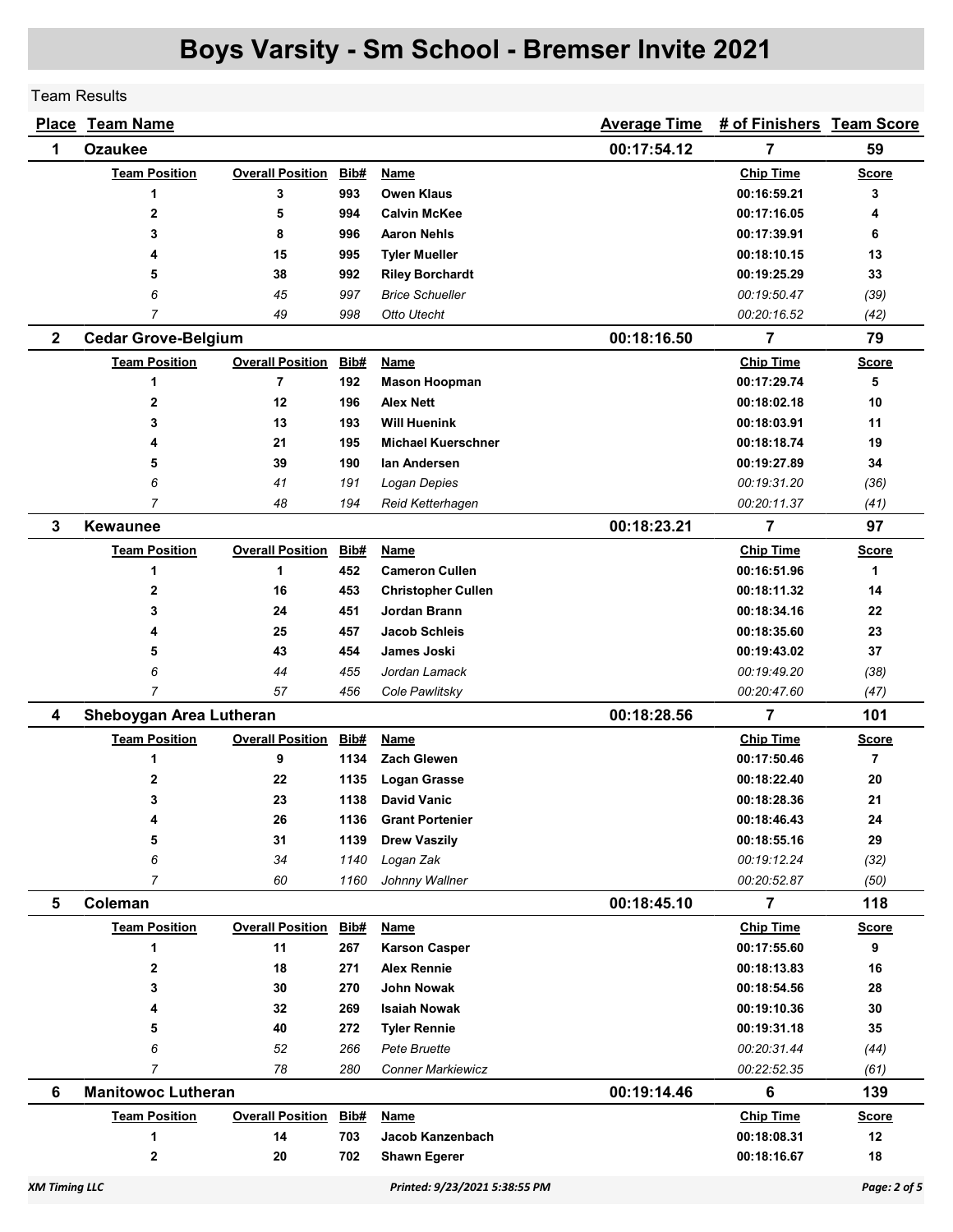| <b>Boys Varsity - Sm School - Bremser Invite 2021</b> |                           |                         |      |                           |             |                  |              |  |
|-------------------------------------------------------|---------------------------|-------------------------|------|---------------------------|-------------|------------------|--------------|--|
|                                                       | 3                         | 27                      | 701  | <b>Seth Ciha</b>          |             | 00:18:49.25      | 25           |  |
|                                                       | 4                         | 29                      | 705  | Jonah Melso               |             | 00:18:52.45      | 27           |  |
|                                                       | 5                         | 72                      | 704  | <b>Noah Lukasek</b>       |             | 00:22:05.61      | 57           |  |
|                                                       | 6                         | 79                      | 706  | <b>Braden Revak</b>       |             | 00:22:53.15      | (62)         |  |
| $\overline{7}$                                        | Oconto                    |                         |      |                           | 00:19:44.79 | $\overline{7}$   | 176          |  |
|                                                       | <b>Team Position</b>      | <b>Overall Position</b> | Bib# | Name                      |             | <b>Chip Time</b> | <b>Score</b> |  |
|                                                       | 1                         | 19                      | 930  | <b>Kadin Baxter</b>       |             | 00:18:16.32      | 17           |  |
|                                                       | $\overline{2}$            | 28                      | 934  | Josh Maynard              |             | 00:18:49.87      | 26           |  |
|                                                       | 3                         | 47                      | 933  | <b>Jackson Martin</b>     |             | 00:20:08.36      | 40           |  |
|                                                       | 4                         | 53                      | 932  | <b>Bryton Fuller</b>      |             | 00:20:37.91      | 45           |  |
|                                                       | 5                         | 58                      | 931  | <b>Tyler Beekman</b>      |             | 00:20:51.50      | 48           |  |
|                                                       | 6                         | 70                      | 935  | <b>Braden Shallow</b>     |             | 00:22:04.35      | (56)         |  |
|                                                       | $\overline{7}$            | 73                      | 929  | <b>Daniel Alwin</b>       |             | 00:22:15.23      | (58)         |  |
| 8                                                     | <b>Hilbert</b>            |                         |      |                           | 00:20:20.98 | 6                | 203          |  |
|                                                       | <b>Team Position</b>      | <b>Overall Position</b> | Bib# | Name                      |             | <b>Chip Time</b> | <b>Score</b> |  |
|                                                       | 1                         | $\overline{2}$          | 433  | <b>Andrew Mader</b>       |             | 00:16:55.88      | $\mathbf{2}$ |  |
|                                                       | 2                         | 50                      | 432  | Ryan Hoffman              |             | 00:20:17.26      | 43           |  |
|                                                       | 3                         | 59                      | 430  | Logan Franczek            |             | 00:20:52.81      | 49           |  |
|                                                       | 4                         | 68                      | 434  | <b>Weston Pohjola</b>     |             | 00:21:46.83      | 54           |  |
|                                                       | 5                         | 69                      | 429  | <b>Damian Franczek</b>    |             | 00:21:52.14      | 55           |  |
|                                                       | 6                         | 74                      | 428  | David Behnke              |             | 00:22:27.31      | (59)         |  |
| 9                                                     | <b>Roncalli</b>           |                         |      |                           | 00:20:52.31 | 5                | 215          |  |
|                                                       | <b>Team Position</b>      | <b>Overall Position</b> | Bib# | Name                      |             | <b>Chip Time</b> | <b>Score</b> |  |
|                                                       | 1                         | 10                      | 1077 | <b>Ryan Jacoby</b>        |             | 00:17:53.89      | 8            |  |
|                                                       | $\overline{\mathbf{2}}$   | 33                      | 1075 | Deacon Gray               |             | 00:19:11.62      | 31           |  |
|                                                       | 3                         | 65                      | 1073 | <b>Brenden Battag</b>     |             | 00:21:11.23      | 53           |  |
|                                                       | 4                         | 76                      | 1076 | <b>Matt Isselman</b>      |             | 00:22:46.49      | 60           |  |
|                                                       | 5                         | 81                      | 1078 | lan Onesti                |             | 00:23:18.32      | 63           |  |
| 10                                                    | <b>NEWCHAA Homeschool</b> |                         |      |                           | 00:21:12.51 | 6                | 228          |  |
|                                                       | <b>Team Position</b>      | <b>Overall Position</b> | Bib# | Name                      |             | <b>Chip Time</b> | <b>Score</b> |  |
|                                                       | 1                         | 17                      | 818  | <b>Isaiah Martens</b>     |             | 00:18:12.22      | 15           |  |
|                                                       | 2                         | 54                      | 821  | <b>Ethan Newton</b>       |             | 00:20:39.87      | 46           |  |
|                                                       | 3                         | 61                      | 817  | <b>Calvin Kirsteatter</b> |             | 00:20:53.93      | 51           |  |
|                                                       | 4                         | 62                      | 822  | <b>Josh Nicholas</b>      |             | 00:21:03.77      | 52           |  |
|                                                       | 5                         | 83                      | 819  | <b>Caleb Matthys</b>      |             | 00:25:12.74      | 64           |  |
|                                                       | 6                         | 85                      | 816  | Malachi Kezo              |             | 00:25:43.76      | (65)         |  |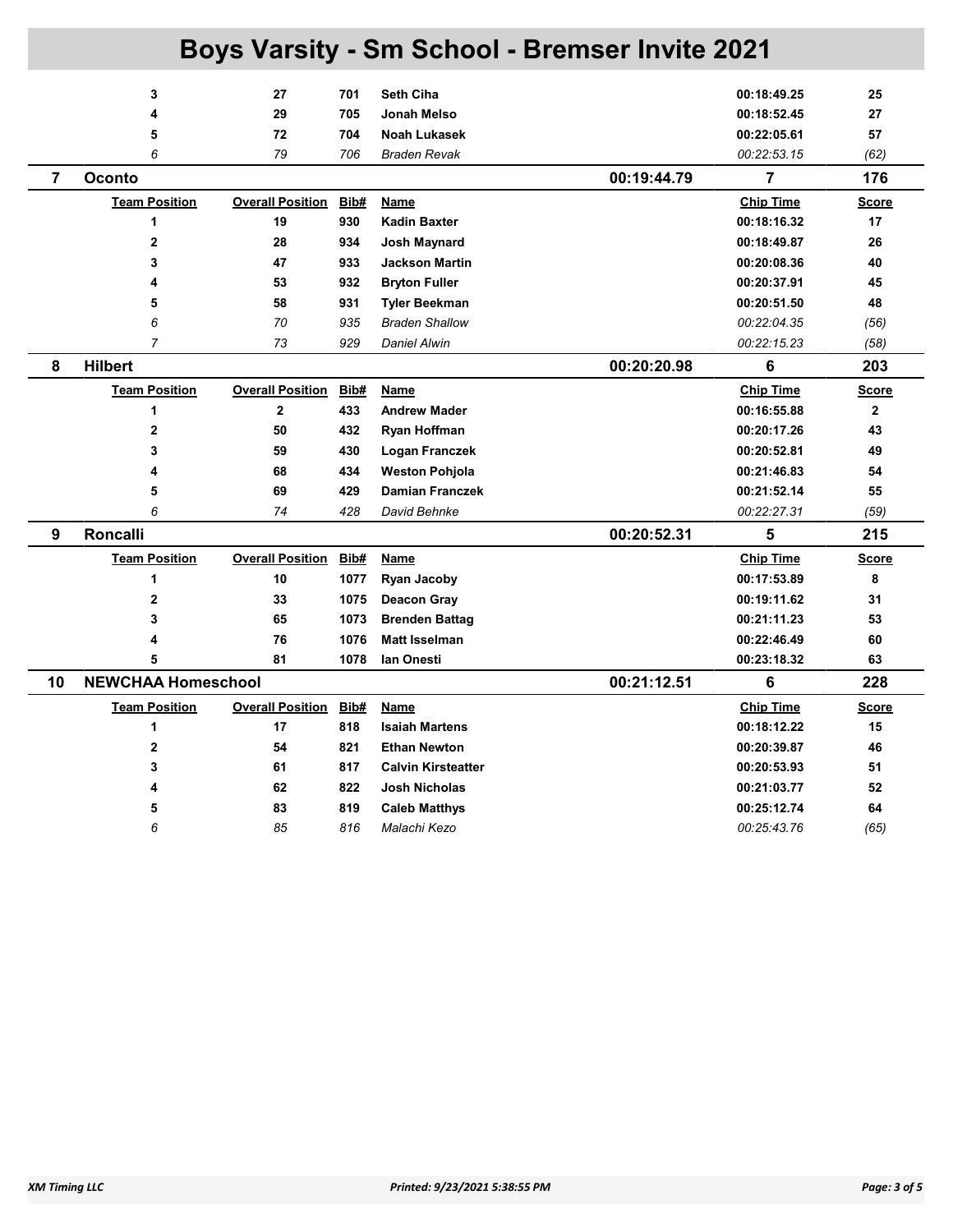## Individual Overall Results

| <b>Overall</b> | Score Bib# Name |      |                           | <u>Class</u> | <b>Chip Time</b> | <b>Team</b>                |
|----------------|-----------------|------|---------------------------|--------------|------------------|----------------------------|
| 1              | 1               | 452  | <b>Cameron Cullen</b>     | <b>SR</b>    | 00:16:51.96      | Kewaunee                   |
| 2              | $\mathbf{2}$    | 433  | <b>Andrew Mader</b>       | <b>JR</b>    | 00:16:55.88      | <b>Hilbert</b>             |
| 3              | 3               | 993  | <b>Owen Klaus</b>         | <b>JR</b>    | 00:16:59.21      | Ozaukee                    |
| 4              | 0               | 1042 | Owen Behnke               | SR           | 00:17:08.89      | Reedsville                 |
| 5              | 4               | 994  | <b>Calvin McKee</b>       | <b>SR</b>    | 00:17:16.05      | <b>Ozaukee</b>             |
| 6              | 0               | 1018 | <b>Blake Biever</b>       | SR           | 00:17:20.08      | Random Lake                |
| 7              | 5               | 192  | <b>Mason Hoopman</b>      | <b>JR</b>    | 00:17:29.74      | <b>Cedar Grove-Belgium</b> |
| 8              | 6               | 996  | <b>Aaron Nehls</b>        | SΟ           | 00:17:39.91      | Ozaukee                    |
| 9              | 7               | 1134 | <b>Zach Glewen</b>        | <b>JR</b>    | 00:17:50.46      | Sheboygan Area Lutheran    |
| 10             | 8               | 1077 | Ryan Jacoby               | <b>SR</b>    | 00:17:53.89      | Roncalli                   |
| 11             | 9               | 267  | <b>Karson Casper</b>      | <b>SR</b>    | 00:17:55.60      | Coleman                    |
| 12             | 10              | 196  | <b>Alex Nett</b>          | <b>SR</b>    | 00:18:02.18      | <b>Cedar Grove-Belgium</b> |
| 13             | 11              | 193  | Will Huenink              | <b>FR</b>    | 00:18:03.91      | <b>Cedar Grove-Belgium</b> |
| 14             | 12              | 703  | Jacob Kanzenbach          | FR           | 00:18:08.31      | <b>Manitowoc Lutheran</b>  |
| 15             | 13              | 995  | <b>Tyler Mueller</b>      | <b>SR</b>    | 00:18:10.15      | <b>Ozaukee</b>             |
| 16             | 14              | 453  | <b>Christopher Cullen</b> | SO           | 00:18:11.32      | Kewaunee                   |
| 17             | 15              | 818  | <b>Isaiah Martens</b>     | SΟ           | 00:18:12.22      | <b>NEWCHAA Homeschool</b>  |
| 18             | 16              | 271  | <b>Alex Rennie</b>        | <b>SR</b>    | 00:18:13.83      | Coleman                    |
| 19             | 17              | 930  | Kadin Baxter              | <b>JR</b>    | 00:18:16.32      | Oconto                     |
| 20             | 18              | 702  | <b>Shawn Egerer</b>       | <b>SR</b>    | 00:18:16.67      | <b>Manitowoc Lutheran</b>  |
| 21             | 19              | 195  | <b>Michael Kuerschner</b> | SΟ           | 00:18:18.74      | <b>Cedar Grove-Belgium</b> |
| 22             | 20              | 1135 | Logan Grasse              | SO           | 00:18:22.40      | Sheboygan Area Lutheran    |
| 23             | 21              | 1138 | <b>David Vanic</b>        | SO           | 00:18:28.36      | Sheboygan Area Lutheran    |
| 24             | 22              | 451  | Jordan Brann              | SΟ           | 00:18:34.16      | Kewaunee                   |
| 25             | 23              | 457  | Jacob Schleis             | <b>SR</b>    | 00:18:35.60      | Kewaunee                   |
| 26             | 24              | 1136 | <b>Grant Portenier</b>    | <b>SR</b>    | 00:18:46.43      | Sheboygan Area Lutheran    |
| 27             | 25              | 701  | <b>Seth Ciha</b>          | JR           | 00:18:49.25      | <b>Manitowoc Lutheran</b>  |
| 28             | 26              | 934  | Josh Maynard              | <b>SR</b>    | 00:18:49.87      | Oconto                     |
| 29             | 27              | 705  | Jonah Melso               | JR           | 00:18:52.45      | <b>Manitowoc Lutheran</b>  |
| 30             | 28              | 270  | John Nowak                | JR           | 00:18:54.56      | Coleman                    |
| 31             | 29              | 1139 | <b>Drew Vaszily</b>       | JR           | 00:18:55.16      | Sheboygan Area Lutheran    |
| 32             | 30              | 269  | <b>Isaiah Nowak</b>       | FR           | 00:19:10.36      | Coleman                    |
| 33             | 31              | 1075 | Deacon Gray               | <b>JR</b>    | 00:19:11.62      | Roncalli                   |
| 34             | (32)            |      | 1140 Logan Zak            | SR           | 00:19:12.24      | Sheboygan Area Lutheran    |
| 35             | 0               | 755  | Kaden Kowalski            | JR           | 00:19:18.61      | Mishicot                   |
| 36             | 0               | 418  | Logan Mittermann          | SO           | 00:19:22.81      | Gibraltar                  |
| 37             | 0               | 419  | Nico Salm                 | SR           | 00:19:23.40      | Gibraltar                  |
| 38             | 33              | 992  | <b>Riley Borchardt</b>    | JR           | 00:19:25.29      | Ozaukee                    |
| 39             | 34              | 190  | lan Andersen              | <b>JR</b>    | 00:19:27.89      | <b>Cedar Grove-Belgium</b> |
| 40             | 35              | 272  | <b>Tyler Rennie</b>       | <b>FR</b>    | 00:19:31.18      | Coleman                    |
| 41             | (36)            | 191  | Logan Depies              | SR           | 00:19:31.20      | Cedar Grove-Belgium        |
| 42             | 0               | 1017 | Jack Averill              | JR           | 00:19:34.98      | Random Lake                |
| 43             | 37              | 454  | James Joski               | SO           | 00:19:43.02      | Kewaunee                   |
| 44             | (38)            | 455  | Jordan Lamack             | JR           | 00:19:49.20      | Kewaunee                   |
| 45             | (39)            | 997  | <b>Brice Schueller</b>    | FR           | 00:19:50.47      | Ozaukee                    |
| 46             | 0               | 787  | <b>Connor Meyer</b>       | JR           | 00:19:53.99      | <b>New Holstein</b>        |
| 47             | 40              | 933  | <b>Jackson Martin</b>     | SO           | 00:20:08.36      | Oconto                     |
| 48             | (41)            | 194  | Reid Ketterhagen          | FR           | 00:20:11.37      | Cedar Grove-Belgium        |
| 49             | (42)            | 998  | Otto Utecht               | FR           | 00:20:16.52      | Ozaukee                    |
| 50             | 43              | 432  | Ryan Hoffman              | JR           | 00:20:17.26      | <b>Hilbert</b>             |
| 51             | 0               | 970  | Raymond Ackley            | SR           | 00:20:21.16      | Oneida Nation              |